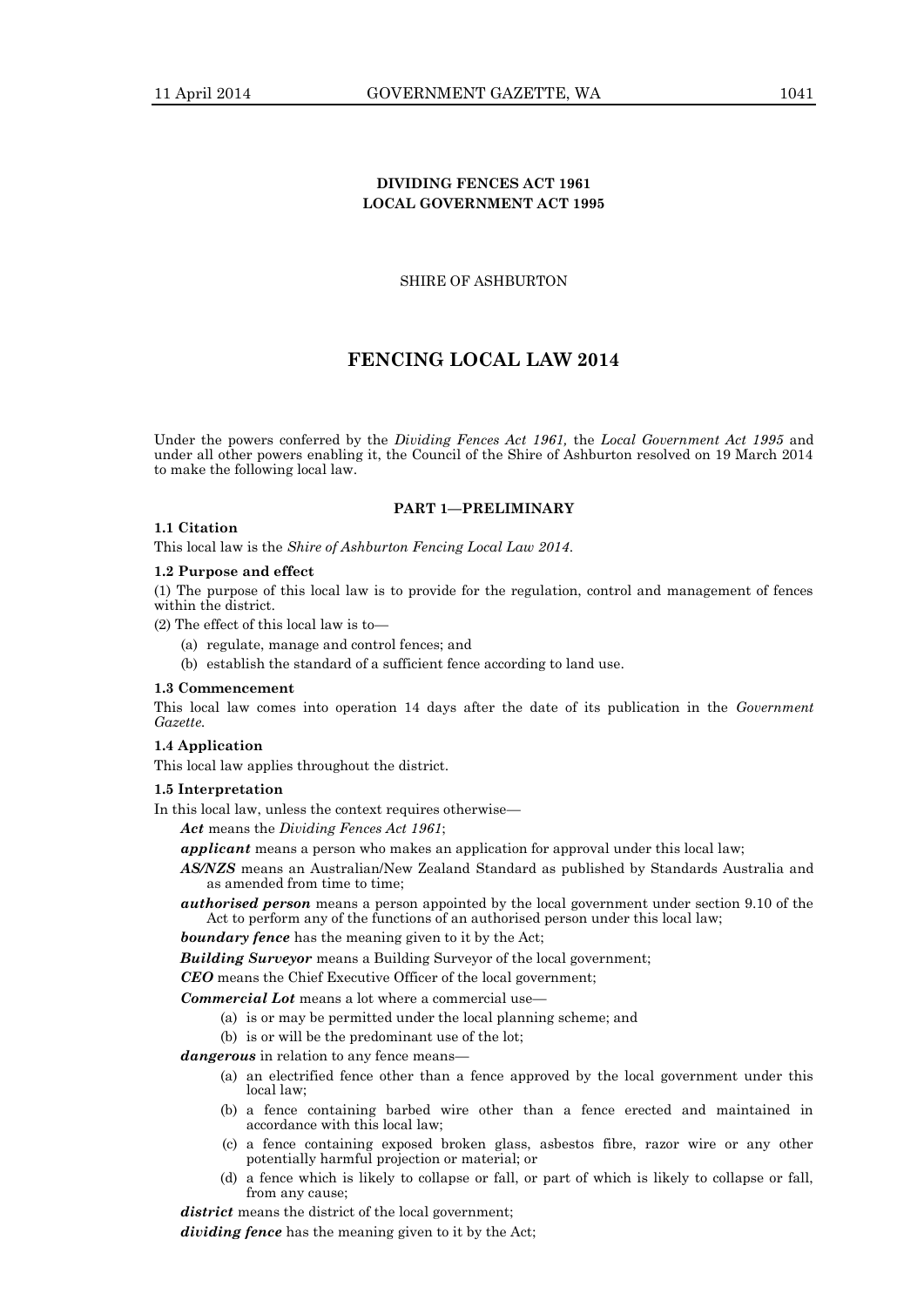*electrified fence* means a fence carrying or designed to carry an electric charge;

- *fence* means any structure used or functioning as a barrier, irrespective of where it is located and includes any gate;
- *front boundary* means the boundary line between a lot and the thoroughfare upon which that lot abuts, or in the case of a lot abutting on more than one thoroughfare, the boundary line between the lot and the primary thoroughfare;
- *front fence* means a fence erected on the front boundary of a lot or on a line adjacent to the front boundary;
- *front setback area* means the area between the building line of a lot and the front boundary of that lot;

*height* in relation to a fence means the vertical distance between—

- (a) the top of the fence at any point; and
- (b) the ground level or, where the ground levels on each side of the fence are not the same, the higher ground level, immediately below that point;

*Industrial Lot* means a lot where an industrial use—

- (a) is or may be permitted under the local planning scheme; and
- (b) is or will be the predominant use of the lot;

*licence* means an electrified fence licence or a razor wire fence licence;

*local government* means the Shire of Ashburton;

*local government property* means anything except a thoroughfare—

- (a) which belongs to the local government;
- (b) of which the local government is the management body under the *Land Administration Act 1997*; or
- (c) which is an "otherwise unvested facility" under section 3.53 of the *Local Government Act 1995;*

*local planning scheme* means a local planning scheme of the local government made under the *Planning and Development Act 2005;*

- *lot* has the meaning given to it in and for the purposes of the *Planning and Development Act 2005*;
- *non-sacrificial graffiti protection* means a coating applied to a fence which is not removed in the process of removing graffiti;

*notice of breach* means a notice referred to in clause 5.1;

*occupier* has the meaning given to it in the *Local Government Act 1995;*

*owner* has the meaning given to it in the *Local Government Act 1995;*

*Residential Lot* means a lot where a residential use—

- (a) is or may be permitted under the local planning scheme; and
- (b) is or will be the predominant use of the lot;
- *retaining wall* means any structure which prevents the movement of soil or retains soil or structures in order to allow ground levels of different elevations to exist adjacent to one another;
- *Rural Lot* means a lot where a rural use—
	- (a) is or may be permitted under the local planning scheme; and
	- (b) is or will be the predominant use of the lot;

*Schedule* means a Schedule to this local law;

*Special Rural Lot* means a lot where a special rural use—

- (a) is or may be permitted under the local planning scheme; and
- (b) is or will be the predominant use of the lot;
- *sufficient fence* means a fence that satisfies clause 2.1 and includes a fence of the description and quality agreed upon by the owners of adjoining lots which does not fail to satisfy clause 2.1; and

*thoroughfare* has the meaning given to it by the *Local Government Act 1995.*

#### **1.7 Fees and charges**

All fees and charges applicable under this local law shall be determined by the local government from time to time in accordance with sections 6.16 to 6.19 of the *Local Government Act 1995*.

# **PART 2—FENCES**

*Division 1—Sufficient fences*

# **2.1 Sufficient fences**

(1) A person shall not erect a dividing fence or a boundary fence that is not a sufficient fence.

(2) Subject to subclauses (3) and (4), a sufficient fence—

(a) on a Residential Lot is a dividing fence or a boundary fence constructed and maintained in accordance with the specifications and requirements of Schedule 2;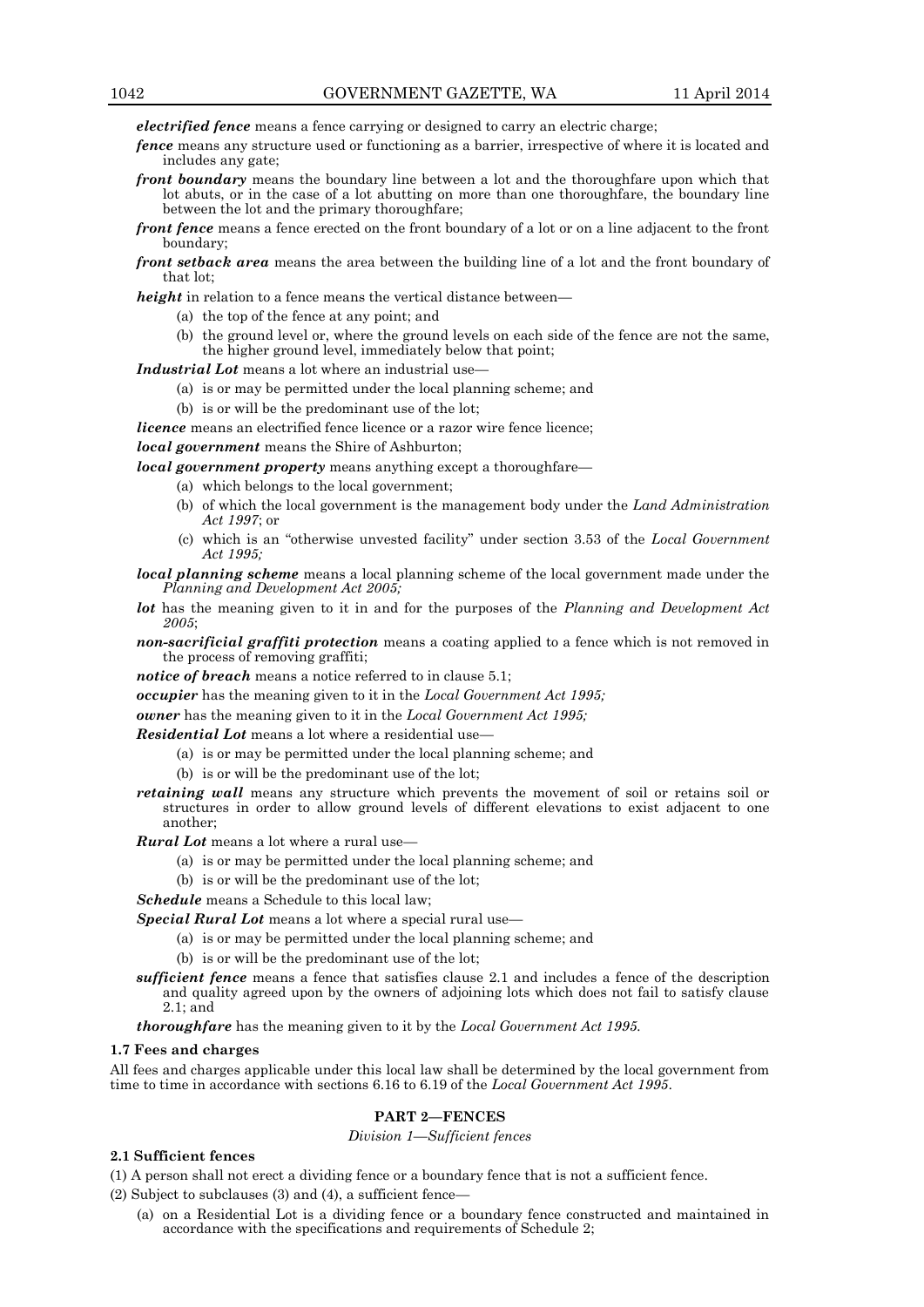- (b) on a Commercial Lot and on an Industrial Lot is a dividing fence or a boundary fence constructed and maintained in accordance with the specifications and requirements of Schedule 3; and
- (c) on a Rural Lot and on a Special Rural Lot is a dividing fence or a boundary fence constructed and maintained in accordance with the specifications and requirements of Schedule 4.

(3) Where a fence is erected on or near the boundary between—

- (a) a Residential Lot and an Industrial Lot, a sufficient fence is a dividing fence constructed and maintained in accordance with the specifications and requirements of Schedule 2;
- (b) a Residential Lot and a Commercial Lot, a sufficient fence is a dividing fence constructed and maintained in accordance with the specifications and requirements of Schedule 3;
- (c) a Residential Lot and a Rural Lot, a sufficient fence is a dividing fence constructed and maintained in accordance with the specifications and requirements of Schedule 4;
- (d) a Residential Lot and a Special Rural Lot, a sufficient fence is a dividing fence constructed and maintained in accordance with the specifications and requirements of Schedule 4; and
- (e) a Special Rural Lot and a Rural Lot, a sufficient fence is a dividing fence constructed and maintained in accordance with the specifications and requirements of Schedule 4.

(4) An application must be made to the local government for grant of consent to any variation to the specifications in Schedules 2, 3 and 4.

(5) Unless an authorised person determines otherwise, a sufficient fence on a boundary between lots other than those specified in subclause (3) is a dividing fence constructed in accordance with the specifications and requirements of Schedule 2.

(6) Notwithstanding any other provision in this local law, a dividing fence or boundary fence constructed of masonry, stone or concrete shall be a sufficient fence only if it is designed by a suitably qualified structural engineer and constructed in accordance with that design where—

- (a) it is greater than 1 800 millimetres in height; or
- (b) the Building Surveyor so requires.

(7) Notwithstanding any other provision in this local law, a dividing fence or boundary fence shall not exceed 1 800 millimetres in height unless the approval of the local government has been obtained for such a fence.

# *Division 2—General*

# **2.2 Fences within front setback areas**

(1) A person shall not, without the written consent of the Building Surveyor, erect a free-standing fence greater than 1 200 millimetres in height, within the front set-back area of a Residential Lot within the district.

(2) The Building Surveyor may approve the erection of a fence of a height greater than 1 200 millimetres in the front setback area of a Residential Lot only if the fence on each side of the driveway into the lot across the front boundary is to be angled into the lot for a distance of not less than 1 500 millimetres along the frontage to a distance of not less than 1 500 millimetres from the frontage in order to provide appropriate splayed lines of vision for a motorist using the driveway for access to a thoroughfare.

(3) The provision of subclause (2) shall not apply to a fence—

- (a) of open construction that does not obscure the lines of vision of a motorist using the driveway for access to a thoroughfare; or
- (b) that does not adjoin a footpath.

# **2.3 Gates in fences**

(1) A person shall not erect a gate in a fence which does not—

- (a) open into the lot; or
- (b) open by sliding parallel and on the inside of the fence, which it forms part of, when closed.

## **2.4 Depositing fencing material on public place**

A person shall not deposit or permit the deposit of any materials whatsoever used in the construction or maintenance of any fence, on any thoroughfare, public place or local government property unless the approval of the local government has been obtained.

#### **2.5 Fences on a Rural Lot**

A person shall not, without the written consent of the Building Surveyor, erect a fence on a Rural Lot of a height exceeding 1 500 millimetres.

## **2.6 Maintenance of fences**

An owner of a lot on which a fence is erected shall maintain the fence in good condition so as to prevent it from becoming dangerous, dilapidated, or unsightly to the amenity of the locality.

## **2.7 Fences across rights-of-way, public access ways or thoroughfares**

A person must not, without the approval of the local government, erect or maintain a fence or obstruction of a temporary or permanent nature across any right-of-way, public access way or thoroughfare so as to impede or prevent use of those facilities in the manner for which they are intended and constructed.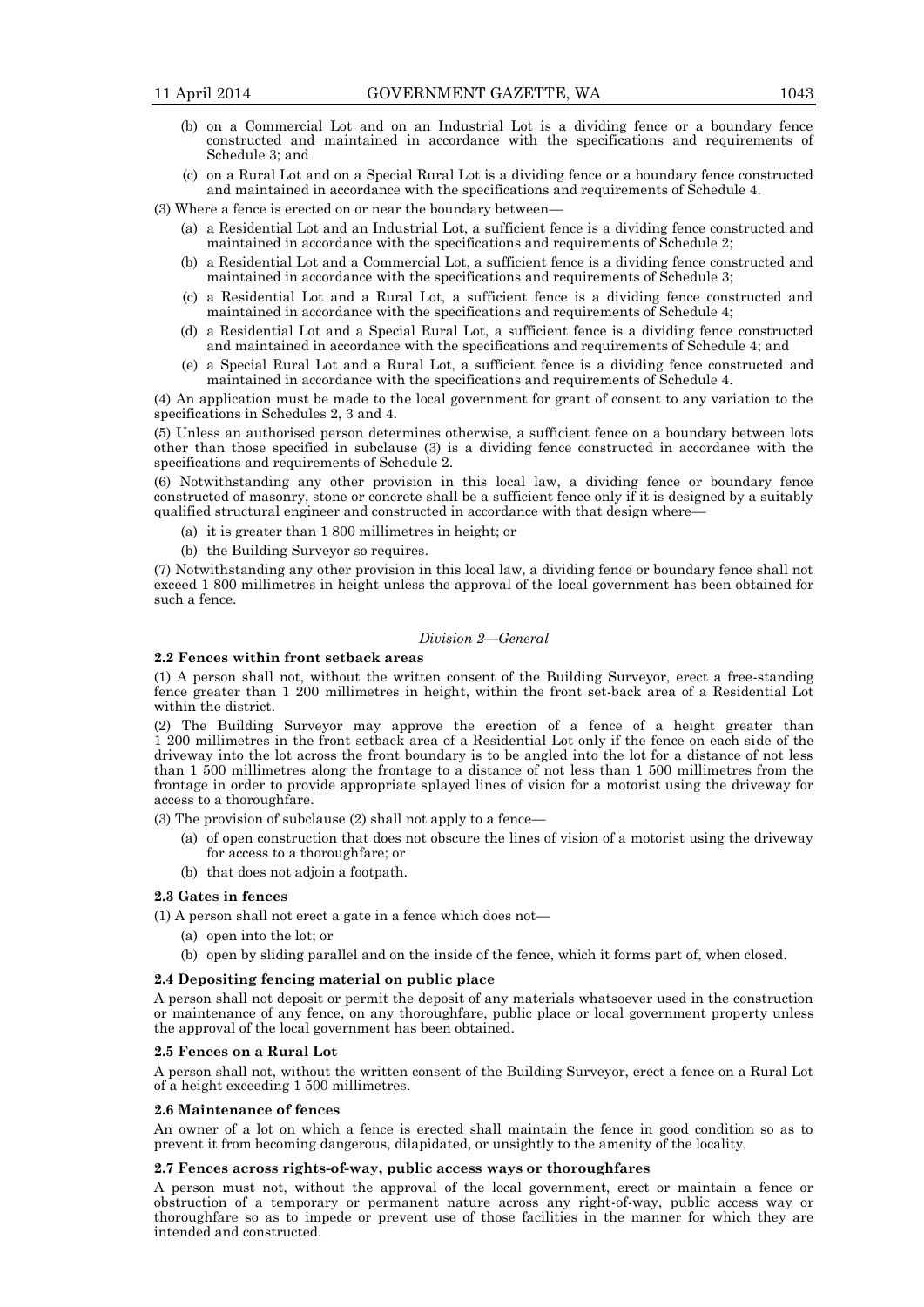## **2.8 General discretion of the local government**

(1) Notwithstanding the provisions of clause 2.1, the local government may approve the erection or repair of a dividing fence which is not a sufficient fence where all of the owners of the lots to be separated by the dividing fence make an application for approval for that purpose.

(2) In determining whether to grant its approval under subclause (1), the local government may consider whether the erection or retention of the fence would have an adverse effect on-

- (a) the safe or convenient use of any land;
- (b) the safety or convenience of any person; or
- (c) the visual amenity of the locality.

## *Division 3—Fencing materials*

Where required by the Building Surveyor Fencing designs are to be certified by a practicing structural engineer as being suitable for wind loadings found in Region D Category 2 areas in accordance with the current edition of AS1170.

## **2.9 Pre-used fencing materials**

(1) Notwithstanding clause 2.1, a person shall not construct a fence on a Residential Lot, a Commercial Lot or an Industrial Lot from pre-used materials without the approval of the local government.

(2) Where the local government approves the use of pre-used materials in the construction of a fence under subclause (1), that approval shall be conditional on the applicant painting or treating the preused material as directed by the Building Surveyor.

# **2.10 Barbed wire fences and spiked or jagged materials**

(1) This clause does not apply to a fence constructed wholly or partly of razor wire.

(2) An owner or occupier of a Residential Lot or a Commercial Lot shall not erect, affix or allow to remain on any fence on such a lot any barbed wire or other material with spiked or jagged projections, unless the prior written approval of the local government has been obtained.

(3) An owner or occupier of an Industrial Lot shall not erect, affix or allow to remain on any fence bounding that lot any barbed wire or other materials with spiked or jagged projections unless the wire or other materials are carried on posts at an angle of 45 degrees, and unless the bottom row of wire or other materials is set back 150 millimetres from the face of the fence and is not nearer than 2 000 millimetres from the ground level.

(4) If the posts which carry the barbed wire or other materials referred to in subclause (3) are angled towards the outside of the lot bounded by the fence, the face of the fence must be set back from the lot boundary a sufficient distance to ensure that the angled posts, barbed wire or other materials do not encroach on adjoining land.

(5) An owner or occupier of a lot shall not erect, affix or allow to remain as part of any fence or wall, whether internal or external, on that lot any broken glass.

(6) An owner or occupier of a Rural Lot shall not erect, affix or allow to remain any barbed wire upon a fence on that lot where the fence is adjacent to a thoroughfare or other public place unless the barbed wire is fixed to the side of the fence posts furthest from the thoroughfare or other public place.

## **2.11 Electrified and razor wire fences**

(1) An owner or occupier of a lot shall not—

- (a) construct or use an electrified fence on that lot without obtaining the approval of the local government in the form prescribed in Schedule 5; or
- (b) construct a fence wholly or partly of razor wire on that lot without obtaining the approval of the local government in the form prescribed in Schedule 6.

(2) The local government shall not approve an application for the purpose of subclause  $(1)(a)$ —

- (a) in respect of a lot which is or which abuts a Residential Lot;
- (b) unless the prohibited fence complies with "AS/NZS 3016:2002 Electrical installations— Electricity security fences"; and
- (c) unless provision is made so as to enable the fence to be rendered inoperable during the hours of business operations, if any, on the lot where it is erected.

(3) The local government shall not approve an application for the purpose of subclause  $(1)(b)$ —

- (a) if the fence is within 3 000 millimetres of the boundary of the lot; or
- (b) where any razor wire used in the construction of the fence is less than 2 000 millimetres or more than 2 400 millimetres above the ground level.

(4) An application for approval for the purpose of subclauses (1)(a) or (1)(b) shall be made by the owner of the lot on which the fence is or is to be erected, or by the occupier of the lot with the written consent of the owner.

# **2.12 Prohibited fencing materials**

A person shall not affix or use broken glass in the construction of any fence.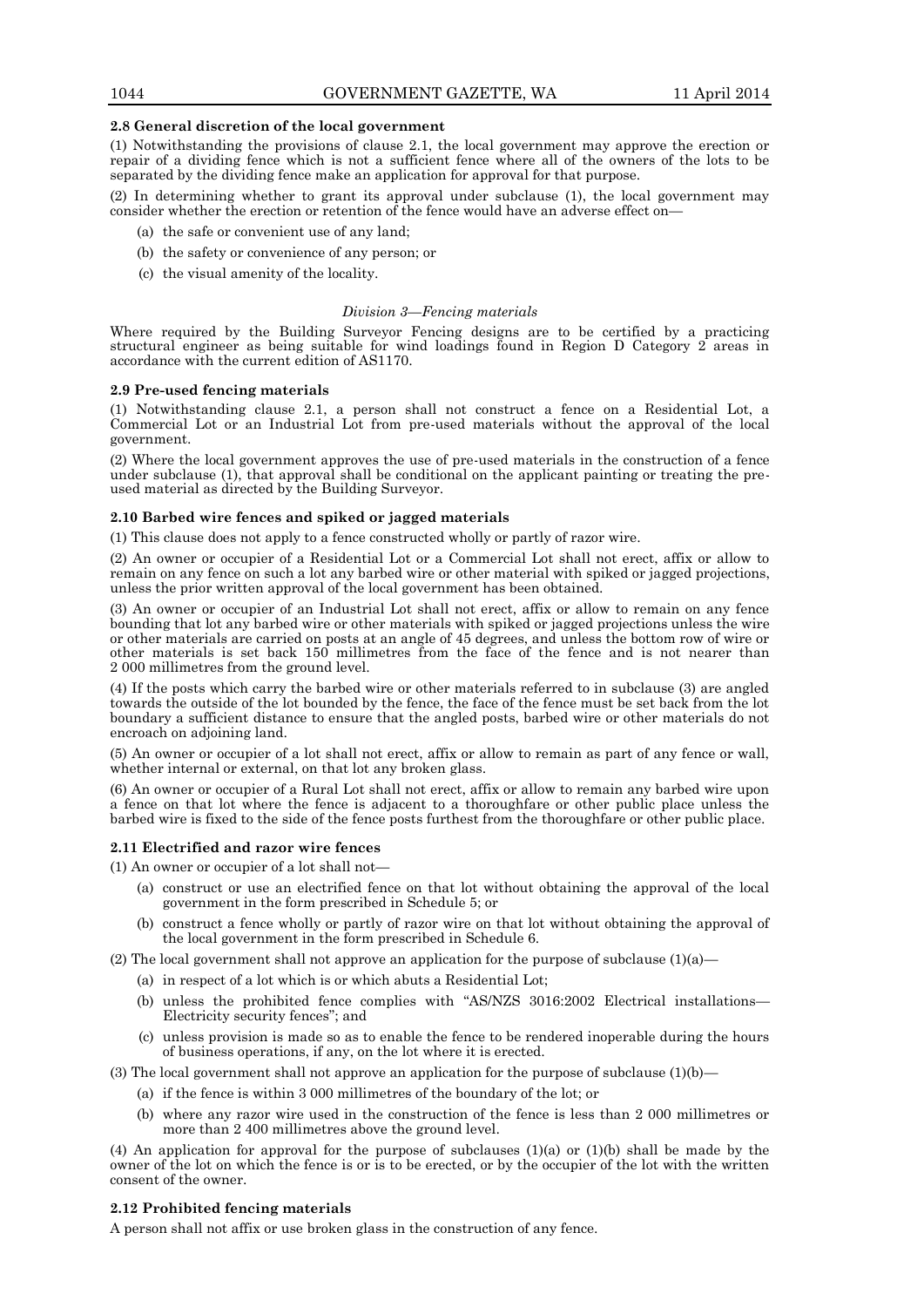## **PART 3—APPROVALS**

## **3.1 Application for approval**

(1) Where a person is required to obtain the approval of the local government under this local law, that person shall apply for approval in accordance with subclause (2).

(2) An application for approval under this local law shall—

- (a) be in the form determined by the local government;
- (b) be signed by the applicant and the owner of the lot;
- (c) provide the information required by the form; and
- (d) be forwarded to the CEO together with any fee imposed and determined by the local government under and in accordance with sections 6.16 to 6.19 of the *Local Government Act 1995.*

(3) The local government may require an applicant to provide additional information reasonably related to an application before determining an application for approval.

(4) The local government may refuse to consider an application for approval which is not in accordance with subclauses (2) and (3).

## **3.2 Decision on application for approval**

(1) The local government may—

- (a) approve an application for approval unconditionally or subject to any conditions; or
- (b) refuse to approve an application for approval.

(2) If the local government approves an application for approval, it is to issue to the applicant an approval in the form determined by the local government.

(3) If the local government refuses to approve an application for approval, it is to give written notice of that refusal to the applicant.

(4) Where a clause of this local law refers to conditions which may be imposed on an approval or which are to be taken to be imposed on an approval, the clause does not limit the power of the local government to impose other conditions on the approval under subclause (1)(a).

## **3.3 Compliance with approval**

Where an application for approval has been approved, the applicant and the owner or occupier of the lot to which the approval relates, shall comply with the terms and any conditions of that approval.

## **3.4 Duration of approval**

Unless otherwise stated in the form of approval, an approval granted under this local law—

- (a) runs with the lot to which it relates;
- (b) may be relied upon by any subsequent occupier or owner of the lot; and
- (c) may be enforced by the local government against a subsequent occupier or owner of the lot.

# **PART 4—MISCELLANEOUS**

## **4.1 False or misleading statement**

A person shall not make a false or misleading statement in connection with any application, requirement or request under this local law.

# **PART 5—NOTICES OF BREACH**

#### **5.1 Notices of breach**

(1) Where a breach of any provision of this local law has occurred in relation to a fence on a lot, the local government may give a notice in writing to the owner of that lot.

(2) A notice of breach shall—

- (a) specify the provision of this local law which has been breached;
- (b) specify the particulars of the breach; and
- (c) state that the owner is required to remedy the breach within the time specified in the notice.

(3) Should an owner fail to comply with a notice of breach, the local government may, by its employees, agents or contractors enter upon the lot to which the notice relates and remedy the breach, and may recover the expenses of so doing from the owner of the lot in a court of competent jurisdiction.

(4) The provisions of this clause are subject to section 3.25 and item 12 of Division 1 of Schedule 3.1 of the *Local Government Act 1995* and any entry on to land will be in accordance with Part 3, Division 3 of that Act.

# **PART 6—OFFENCES**

## **6.1 Offences and penalties**

(1) A person who fails to comply with a notice of breach commits an offence and is liable upon conviction to a penalty of not less than \$250 and not exceeding \$5 000 and, if the offence is a continuing offence, to a maximum daily penalty of \$500.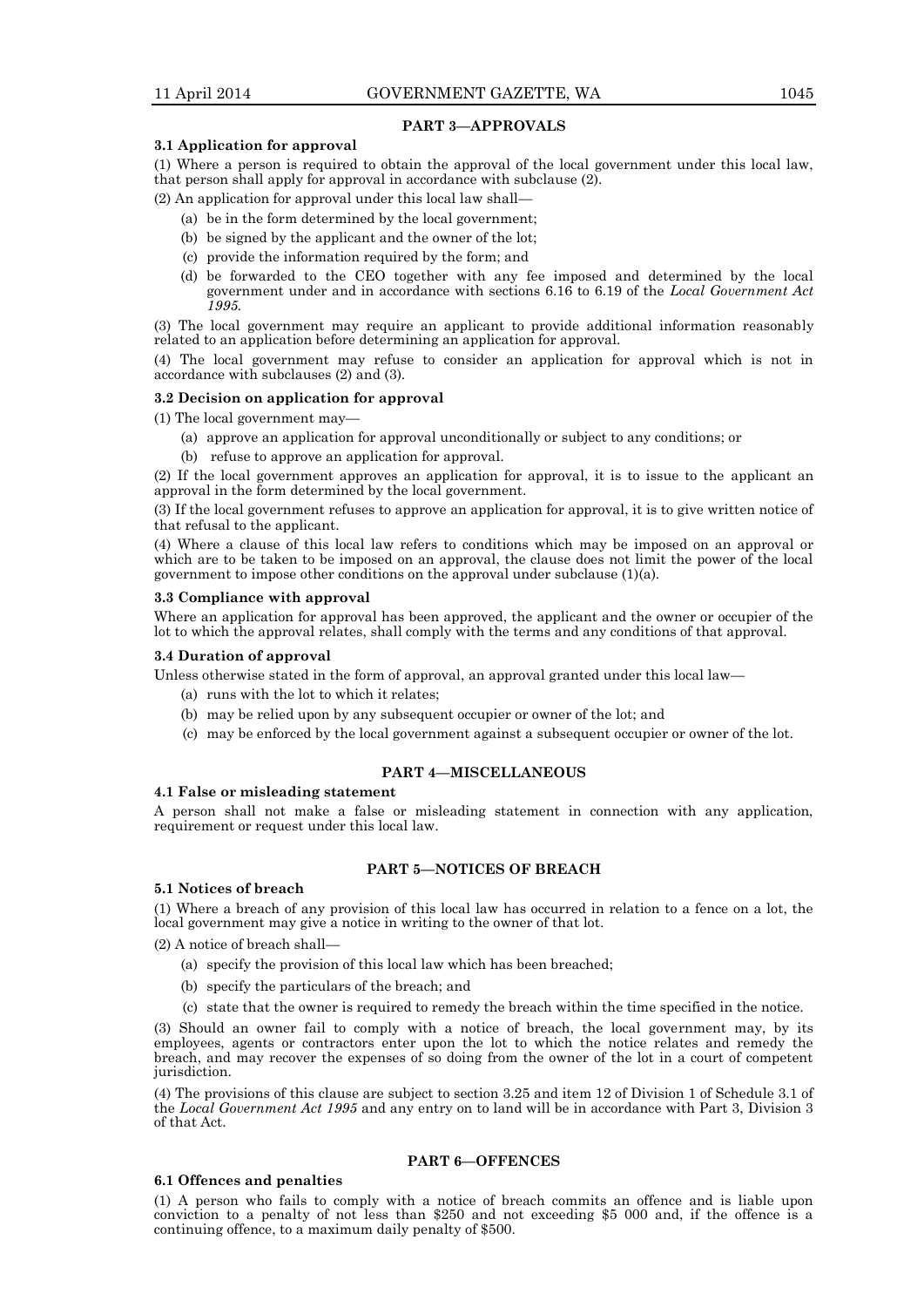(2) A person who fails to comply with or who contravenes any provision of this local law commits an offence and is liable on conviction to a penalty of not less than \$250 and not exceeding \$5 000 and, if the offence is a continuing offence, to a maximum daily penalty of \$500.

# **6.2 Modified penalties**

(1) An offence against any provision of this local law is a prescribed offence for the purposes of section 9.16(1) of the *Local Government Act 1995*.

(2) The amount appearing in the final column of Schedule 1, directly opposite a prescribed offence in that Schedule, is the modified penalty for that prescribed offence.

(3) For the purpose of guidance only, before giving an infringement notice to a person in respect of the commission of a prescribed offence, an authorised person should be satisfied that—

- (a) commission of the prescribed offence is a relatively minor matter; and
- (b) only straightforward issues of law and fact are involved in determining whether the prescribed offence was committed, and the facts in issue are readily ascertainable.

# **6.3 Form of notices**

For the purposes of this local law—

- (a) the form of the infringement notice referred to in sections 9.16 and 9.17 of the *Local Government Act 1995* is to be in or substantially in the form of Form 2 of Schedule 1 of the *Local Government (Functions and General) Regulations 1996*; and
- (b) the form of the withdrawal of infringement notice referred to in section 9.20 of the *Local Government Act 1995* is to be in or substantially in the form of Form 3 in Schedule 1 of the *Local Government (Functions and General) Regulations 1996*.

# **PART 7—OBJECTIONS AND REVIEW**

## **7.1 Objections and review**

When the local government makes a decision under clause 3.2, the provision of Part 9 Division 1 of the *Local Government Act 1995,* and regulation 33 of the *Local Government (Functions and General) Regulations 1996,* apply to that decision.

————

| Item<br>No.             | Clause No.<br>Nature of offence |                                                                                                                                                              | Modified<br>penalties<br>\$ |  |  |  |
|-------------------------|---------------------------------|--------------------------------------------------------------------------------------------------------------------------------------------------------------|-----------------------------|--|--|--|
| $\mathbf{1}$            | 2.1(1)                          | Erect a fence which is not a sufficient fence                                                                                                                | 250                         |  |  |  |
| $\bf{2}$                | 2.2                             | Erect a fence greater than 1 200mm in height<br>250<br>within a front setback area without the written<br>consent of the Building Surveyor                   |                             |  |  |  |
| 3                       | 2.3(a)                          | 200<br>Erect a gate in a fence not opening into the lot                                                                                                      |                             |  |  |  |
| $\overline{\mathbf{4}}$ | 2.3(b)                          | Erect a gate in a fence not sliding parallel and<br>inside a fence                                                                                           | 200                         |  |  |  |
| 5                       | 2.6                             | Failure to maintain a fence in good condition to<br>prevent the fence becoming dangerous, dilapidated<br>or unsightly                                        | 250                         |  |  |  |
| 6                       | 2.7                             | Erect or maintain a fence or obstruction of<br>temporary or permanent nature across a right-of<br>way, public access way or thoroughfare without<br>approval | 250                         |  |  |  |
| $\mathbf 7$             | 2.9(1)                          | Construct a dividing fence on a Residential,<br>Commercial or Industrial Lot from pre-used<br>materials without written approval                             | 250                         |  |  |  |
| 8                       | 2.10(2)                         | Erect a fence using barbed wire or material with<br>250<br>spiked or jagged projections in the fence<br>construction without approval                        |                             |  |  |  |
| 9                       | 2.11(1)                         | Construct, erect or use razor wire in a fence or<br>250<br>electrify a fence without approval                                                                |                             |  |  |  |
| 10                      | 2.12                            | Affix, or use, any broken glass in a fence<br>250                                                                                                            |                             |  |  |  |
| 11                      | 3.3                             | Failure to comply with terms or conditions of<br>approval                                                                                                    | 250                         |  |  |  |
| 12                      | 6.1                             | Failure to comply with notice of breach                                                                                                                      | 250                         |  |  |  |

# *Schedule 1* **OFFENCES AND MODIFIED PENALTIES**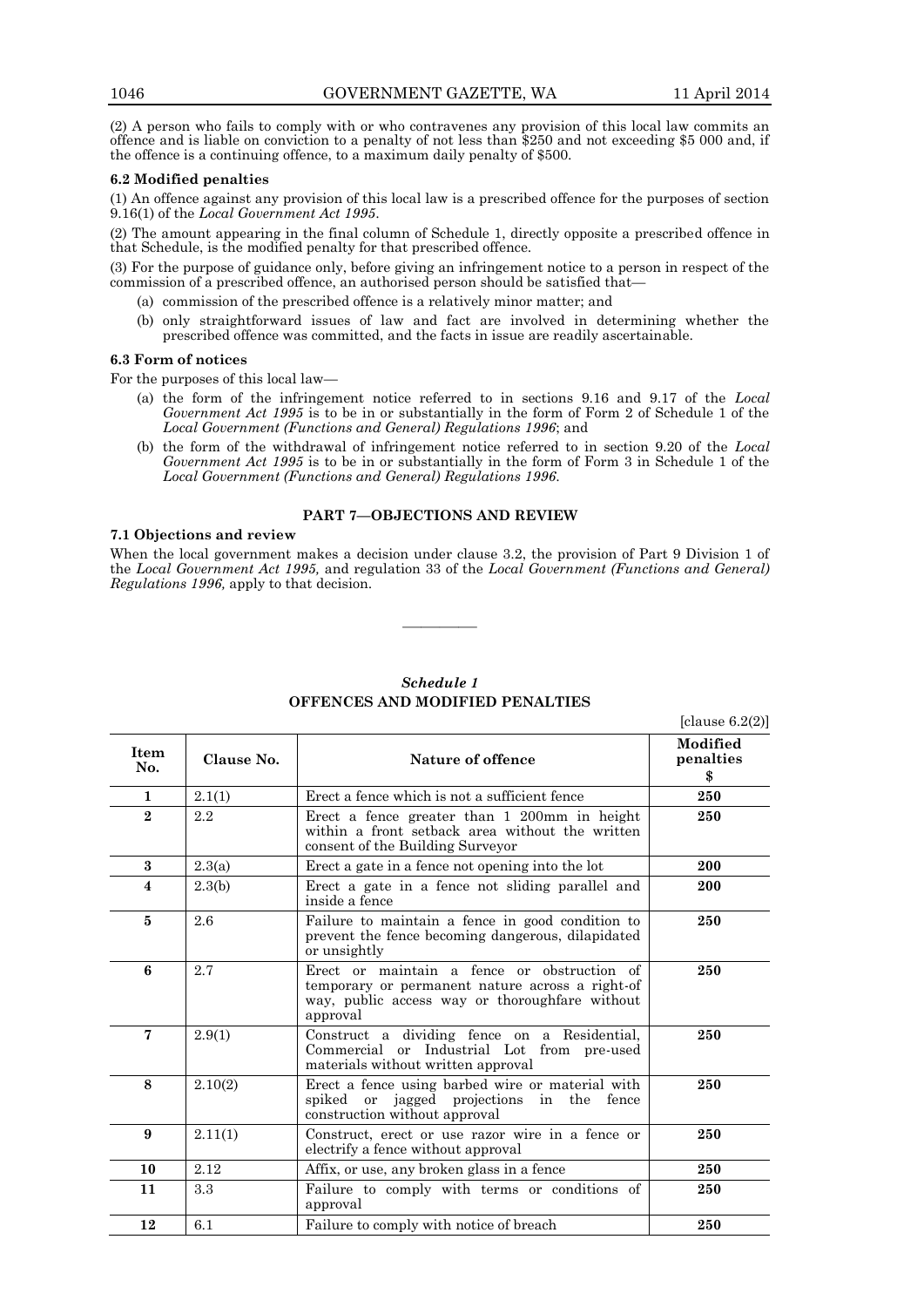# *Schedule 2* **SPECIFICATIONS FOR A SUFFICIENT FENCE ON A RESIDENTIAL LOT**

[clause  $2.1(2)(a)$ ]

Each of the identified categories in this Schedule is a sufficient fence on a Residential Lot and the fence design being certified by a practicing structural engineer as being suitable for wind loadings found in Region D Category 2 areas in accordance with AS1170.

#### **Timber fence**

- (a) corner posts to be 125mm x 125mm x 2 400mm and intermediate posts to be 125mm x 75mm x 2 400mm spaced at 2 400mm centres;
- (b) corner posts to be strutted two ways with 100mm x 50mm x 450mm sole plates and 75mm x 50mm struts;
- (c) intermediate posts to be doubled yankee strutted with 150mm x 25mm x 450mm struts; (d) all posts to have tops with a 60mm weather cut and to be sunk at least 600mm into the ground;
- (e) rails to be 75mm x 50mm with each rail spanning 2 bays of fencing double railed or bolted to each post with joints staggered;
- (f) the fence to be covered with 75mm x 20mm sawn pickets, 1 800mm in height placed 75mm apart and affixed securely to each rail; and
- (g) the height of the fence to be 1 800mm except with respect to the front set back area for which there is no minimum height but which is subject to clause 7.

## **Corrugated fence**

A fence constructed of corrugated fibre reinforced pressed cement or steel sheeting constructed to manufacturer's specifications or which satisfies the following specifications—

- (a) a minimum in-ground length of 25 per cent of the total length of the sheet, but in any case shall have a minimum in-ground depth of 600mm;
- (b) the total height and depth of the fence to consist of a single continuous fibre reinforced cement or steel sheet;
- (c) the sheets to be lapped and capped with extruded "snap-fit" type capping in accordance with the manufacturers written instructions; and
- (d) the height of the fence to be 1 800mm except with respect to the front set back area for which there is no minimum height but which is subject to clause 7.

## **Brick, stone or concrete fence**

A fence constructed of brick, stone or concrete, which satisfies the following requirements and specifications

- (a) a site classification is to be provided by a professional engineer in accordance with AS2870- 1996 as amended;
- (b) the footing is to be designed in accordance with AS2870-2011 as amended;
- (c) footings of minimum 225mm x 150mm concrete 15MPa or 300mm x 175mm brick laid in cement mortar;
- (d) fences to be offset a minimum of 200mm at maximum 3 000mm centres or 225mm x 100mm engaged piers to be provided at maximum 3 000mm centres;
- (e) expansion joints in accordance with the manufacturer's written instructions; and
- (f) the height of the fence to be 1 800mm except with respect to the front set back area for which there is no minimum height but which is subject to clause 2.2.

## **Composite fence**

A composite fence which satisfies the following specifications for the brick construction—

- (1) (a) brick piers of minimum 345mm x 345mm at 1 800mm centres bonded to a minimum height base wall of 514mm;
	- (b) each pier shall be reinforced with one R10 galvanised starting rod 1 500mm high with a 250mm horizontal leg bedded into a 500mm x 200mm concrete footing and set 65mm above the base of the footing. The top of the footing shall be 1 course (85mm) below ground level;
	- (c) the minimum ultimate strength of brickwork shall by 20MPa. Mortar shall be a mix of 1 part cement, 1 part lime and 6 parts sand;
	- (d) the ground under the footings is to be compacted to 6 blows per 300mm and checked with a standard falling weight penetrometer; and
	- (e) control joints in brickwork shall be provided with double piers at a maximum of 6-metre centres;
	- or
- (2) (a) brick piers of a minimum 345mm x 345mm x 2 700mm centres bonded to the base all; and
	- (b) each pier shall be reinforced with two R10 galvanised starting rods as previously specified.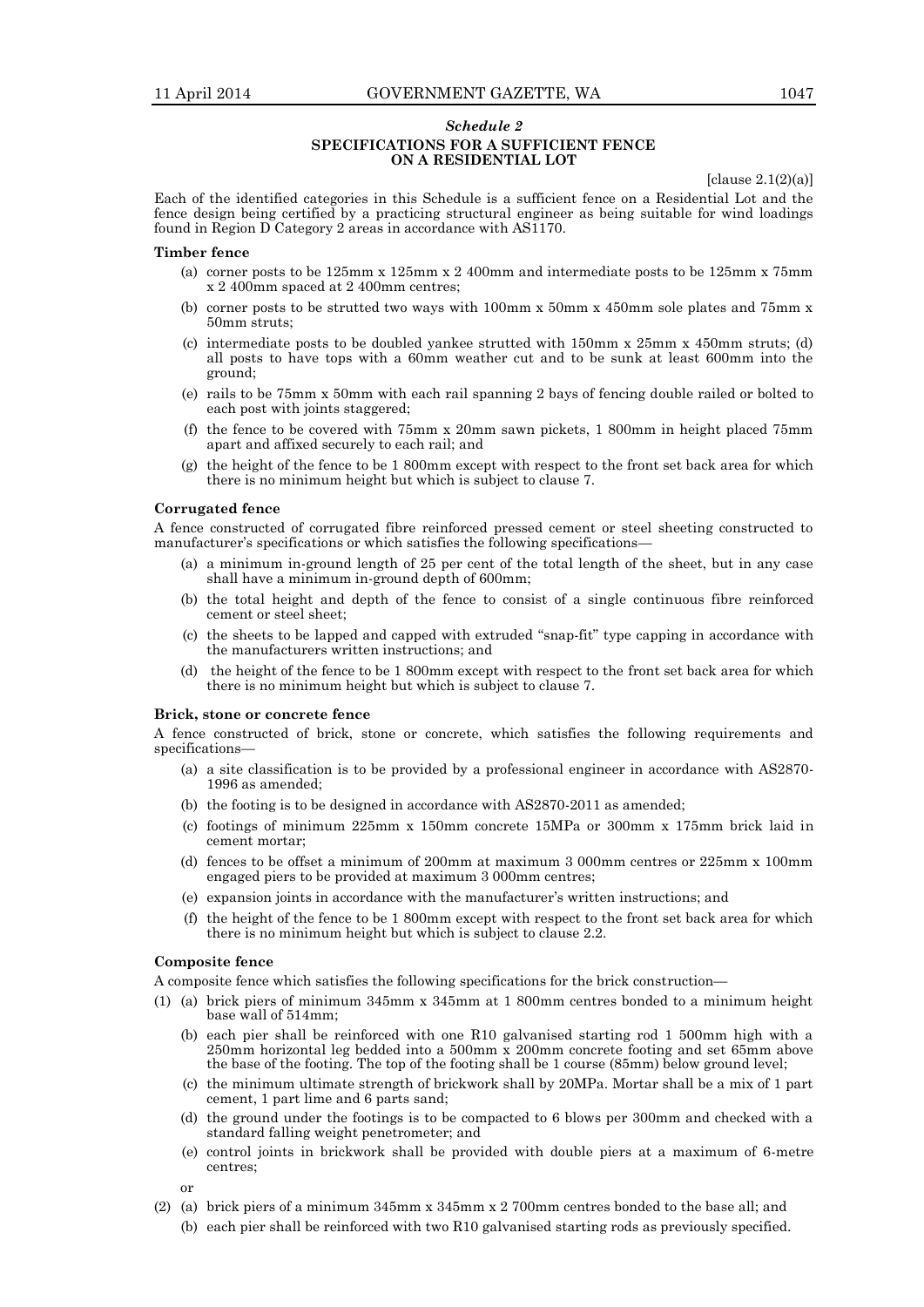## *Schedule 3*

# **SPECIFICATIONS FOR A SUFFICIENT FENCE ON A COMMERCIAL LOT OR AN INDUSTRIAL LOT**

 $[clause 2.1(2)(b)]$ 

Each of the identified categories in this Schedule, with minimum and maximum specifications where stated, is a sufficient fence on a Commercial Lot or an Industrial Lot and the fence design being certified by a practicing structural engineer as being suitable for wind loadings found in Region  $\check{D}$ Category 2 areas in accordance with the current edition of AS1170.

# **Galvanised or PVC fence and gate**

A fence constructed of galvanised or PVC coated non-rail link mesh, chain mesh or steel mesh which satisfies the following specifications—

- (a) corner posts to be minimum 50mm nominal bore x 3.5mm and with footings of a 225mm diameter x 900mm;
- (b) intermediate posts to be minimum 37mm nominal bore x 3.15mm at maximum 3.5m centres and with footings of a 225mm diameter x 600mm;
- (c) struts to be minimum 30mm nominal bore x 3.15mm fitted at each gate and 2 at each corner post and with footings 225mm x 600mm;
- (d) cables to be affixed to the top, centre and bottom of all posts and to consist of 2 or more 3.15mm wires twisted together or single 4mm wire;
- (e) non-rail link, chain or steel mesh is to be to a height of 2 000mm on top of which are to be 3 strands of barbed wire carrying the fence to a height of 2 400mm in accordance with the requirements and standards of the local planning schemes; and
- (f) galvanised link mesh wire to be 2 000mm in height and constructed of 50mm mesh 2.5mm galvanised iron wire and to be strained, neatly secured and laced to the posts and affixed to cables. Vehicle entry gates shall provide an opening of not less than 3.6m and shall be constructed of 25mm tubular framework with 1 horizontal and 1 vertical stay constructed of 20mm piping and shall be covered with 50mm x 2.5mm galvanised link mesh strained to framework. Gates shall be fixed with a drop bolt and locking attachment.

## **Other fences**

- (a) a fence of cement sheet or steel sheeting constructed to the minimum specifications referred to in Schedule 2;
- (b) a fence constructed of aluminium sheeting when supported on posts and rails provided that it is used behind a building line and is of a minimum height of 1 800mm but no greater than 2 400mm; or
- (c) a fence of timber, brick, stone or concrete constructed to the minimum specifications referred to in Schedule 2.

## *Schedule 4*

————

# **SPECIFICATIONS FOR A SUFFICIENT FENCE ON A RURAL LOT OR SPECIAL RURAL LOT**

[clause 2.1(2)(c)]

Each of the identified categories in this Schedule, with minimum and maximum specifications where stated is a sufficient fence on a Rural Lot or a Special Rural Lot and the fence design being certified by a practicing structural engineer as being suitable for wind loadings found in Region D Category 2 areas in accordance with the current edition of AS1170.

#### **Non-electrified fence**

- (a) wire shall be high tensile wire and not less than 2.5mm. A minimum of 5 wires shall be used, generally with the lower wires spaced closer together than the higher wires so as to prevent smaller stock passing through, and connected to posts in all cases.
- (b) posts shall be of indigenous timber or other suitable material including—
	- (i) timber impregnated with a termite and fungicidal preservative;
		- (ii) standard iron star pickets; or
		- (iii) concrete;
- (c) cut not less than 1 800mm long x 50mm diameter at small end if round or 125mm x 60mm if split or sawn.

Posts to be set minimum 600mm in the ground and 1 200mm above the ground; and

(d) strainer posts shall be not less than 2 250mm long and 150mm diameter at the small end (tubular steel to be 50mm in diameter) and shall be cut from indigenous timber or other suitable material. These shall be placed a minimum of 1 000mm in the ground.

## **Electrified fence**

An electrified fence having 4 wires is a sufficient fence if constructed generally in accordance with a non-electrified fence.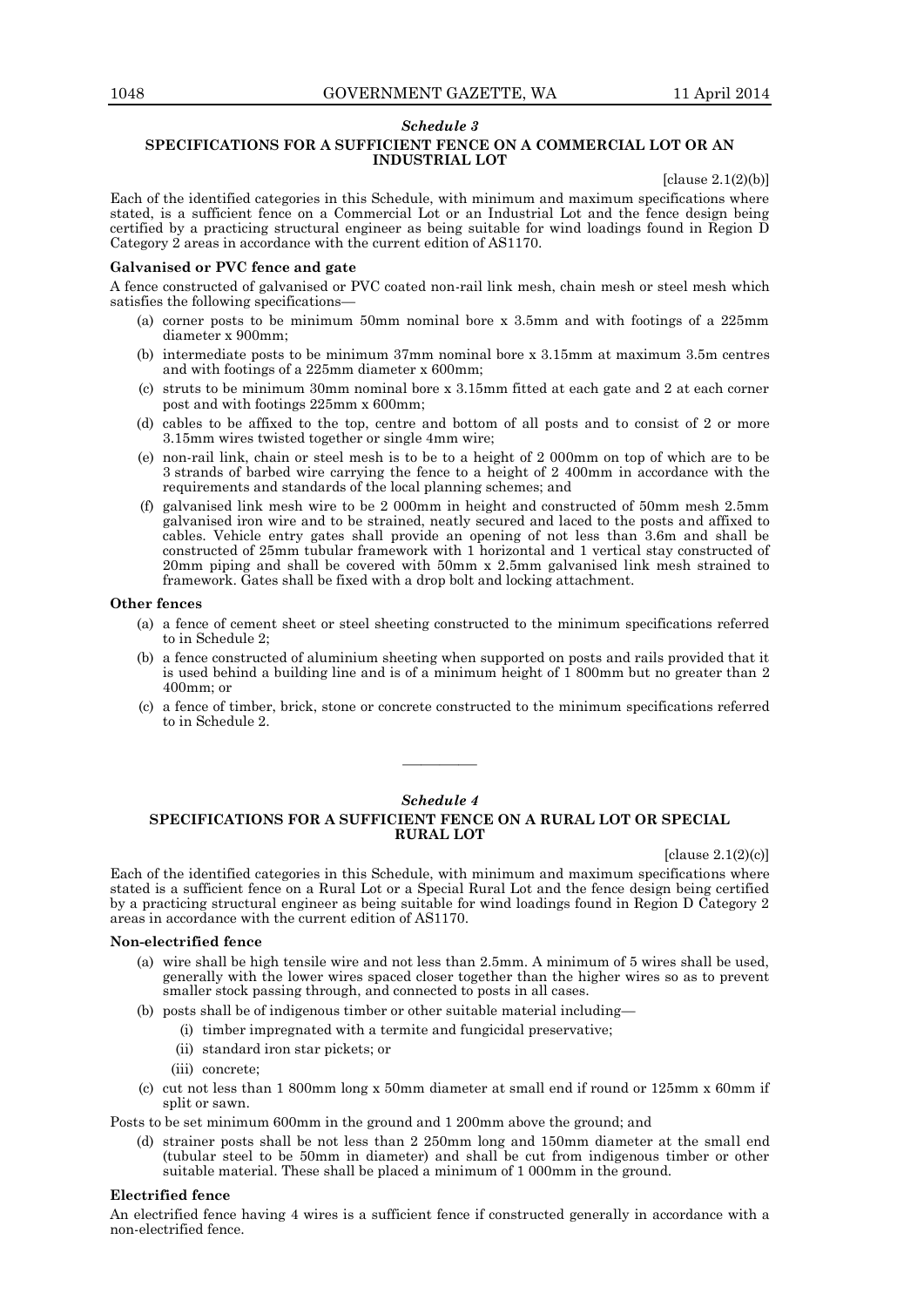# *Schedule 5* **LICENCE FOR APPROVED ELECTRIFIED FENCE**

[clause  $2.11(1)(a)$ ]

|                           | This is to certify that                                                                                                                                                                                                                     |  |                                                                                               |                                                                                                          |  |  |  |  |
|---------------------------|---------------------------------------------------------------------------------------------------------------------------------------------------------------------------------------------------------------------------------------------|--|-----------------------------------------------------------------------------------------------|----------------------------------------------------------------------------------------------------------|--|--|--|--|
| (1)<br>of $(2)$           |                                                                                                                                                                                                                                             |  |                                                                                               |                                                                                                          |  |  |  |  |
|                           |                                                                                                                                                                                                                                             |  | is licensed, subject to the conditions set out below, to have and use an electrified fence on |                                                                                                          |  |  |  |  |
|                           |                                                                                                                                                                                                                                             |  |                                                                                               |                                                                                                          |  |  |  |  |
|                           |                                                                                                                                                                                                                                             |  | (address)                                                                                     |                                                                                                          |  |  |  |  |
|                           |                                                                                                                                                                                                                                             |  | Dated this $\_\_\_\_\_$ day of $\_\_\_\_\_$ 20                                                |                                                                                                          |  |  |  |  |
|                           |                                                                                                                                                                                                                                             |  |                                                                                               |                                                                                                          |  |  |  |  |
|                           |                                                                                                                                                                                                                                             |  |                                                                                               | Chief Executive Officer,<br>Shire of Ashburton.                                                          |  |  |  |  |
|                           | <b>Conditions of Licence</b>                                                                                                                                                                                                                |  |                                                                                               |                                                                                                          |  |  |  |  |
|                           | The holder of the licence must—                                                                                                                                                                                                             |  |                                                                                               |                                                                                                          |  |  |  |  |
|                           | fence has been erected;                                                                                                                                                                                                                     |  |                                                                                               | (a) display the licence in a prominent position on the land or premises on which the electrified         |  |  |  |  |
|                           |                                                                                                                                                                                                                                             |  | (b) upon the request of a Building Surveyor produce to him or her the licence;                |                                                                                                          |  |  |  |  |
|                           | (c) within 14 days of a change in the ownership or occupation of the land or premises in respect<br>of which the licence has been granted, notify the Chief Executive Officer in writing of the<br>details of that change or those changes; |  |                                                                                               |                                                                                                          |  |  |  |  |
|                           | (d) obtain the written consent of the local government prior to the commencement of any<br>alteration, addition or other work relating to or affecting the electrified fence; and<br>(e) comply with AS/NZS 3016:2002.                      |  |                                                                                               |                                                                                                          |  |  |  |  |
|                           |                                                                                                                                                                                                                                             |  |                                                                                               |                                                                                                          |  |  |  |  |
|                           | <b>Transfer by Endorsement</b>                                                                                                                                                                                                              |  |                                                                                               |                                                                                                          |  |  |  |  |
| of $(4)$                  |                                                                                                                                                                                                                                             |  |                                                                                               |                                                                                                          |  |  |  |  |
|                           |                                                                                                                                                                                                                                             |  |                                                                                               |                                                                                                          |  |  |  |  |
|                           |                                                                                                                                                                                                                                             |  |                                                                                               |                                                                                                          |  |  |  |  |
|                           | from and including the date of this endorsement.                                                                                                                                                                                            |  |                                                                                               |                                                                                                          |  |  |  |  |
|                           |                                                                                                                                                                                                                                             |  | 20 —                                                                                          |                                                                                                          |  |  |  |  |
|                           |                                                                                                                                                                                                                                             |  |                                                                                               | Chief Executive Officer.<br>Shire of Ashburton.                                                          |  |  |  |  |
|                           |                                                                                                                                                                                                                                             |  |                                                                                               |                                                                                                          |  |  |  |  |
| $(1)$ Name                |                                                                                                                                                                                                                                             |  |                                                                                               |                                                                                                          |  |  |  |  |
| (2) Address<br>$(3)$ Name |                                                                                                                                                                                                                                             |  |                                                                                               |                                                                                                          |  |  |  |  |
| (4) Address               |                                                                                                                                                                                                                                             |  |                                                                                               |                                                                                                          |  |  |  |  |
|                           |                                                                                                                                                                                                                                             |  |                                                                                               |                                                                                                          |  |  |  |  |
|                           |                                                                                                                                                                                                                                             |  |                                                                                               |                                                                                                          |  |  |  |  |
|                           |                                                                                                                                                                                                                                             |  |                                                                                               |                                                                                                          |  |  |  |  |
|                           |                                                                                                                                                                                                                                             |  |                                                                                               |                                                                                                          |  |  |  |  |
|                           |                                                                                                                                                                                                                                             |  | Schedule 6                                                                                    |                                                                                                          |  |  |  |  |
|                           |                                                                                                                                                                                                                                             |  | LICENCE FOR APPROVED RAZOR WIRE FENCE                                                         |                                                                                                          |  |  |  |  |
|                           |                                                                                                                                                                                                                                             |  |                                                                                               | [clause $2.11(1)(b)$ ]                                                                                   |  |  |  |  |
|                           |                                                                                                                                                                                                                                             |  |                                                                                               |                                                                                                          |  |  |  |  |
| of $(2)$<br>razor wire on |                                                                                                                                                                                                                                             |  |                                                                                               | is licensed, subject to the conditions set out below, to have a fence constructed wholly or partially of |  |  |  |  |
|                           |                                                                                                                                                                                                                                             |  |                                                                                               |                                                                                                          |  |  |  |  |
|                           |                                                                                                                                                                                                                                             |  | (address)                                                                                     |                                                                                                          |  |  |  |  |
|                           | $\Omega$                                                                                                                                                                                                                                    |  | and until this ligance is transformed an equal led                                            |                                                                                                          |  |  |  |  |

from \_\_\_\_\_\_\_\_\_\_\_\_\_\_\_\_\_\_20 \_\_\_\_\_\_\_\_\_ and until this licence is transferred or cancelled. Dated this \_\_\_\_\_\_\_\_\_\_\_\_\_\_\_\_\_\_day of \_\_\_\_\_\_\_\_\_\_\_\_\_\_\_\_\_\_20\_\_\_\_\_\_\_

 $\overline{\phantom{a}}$  , which is a set of the set of the set of the set of the set of the set of the set of the set of the set of the set of the set of the set of the set of the set of the set of the set of the set of the set of th